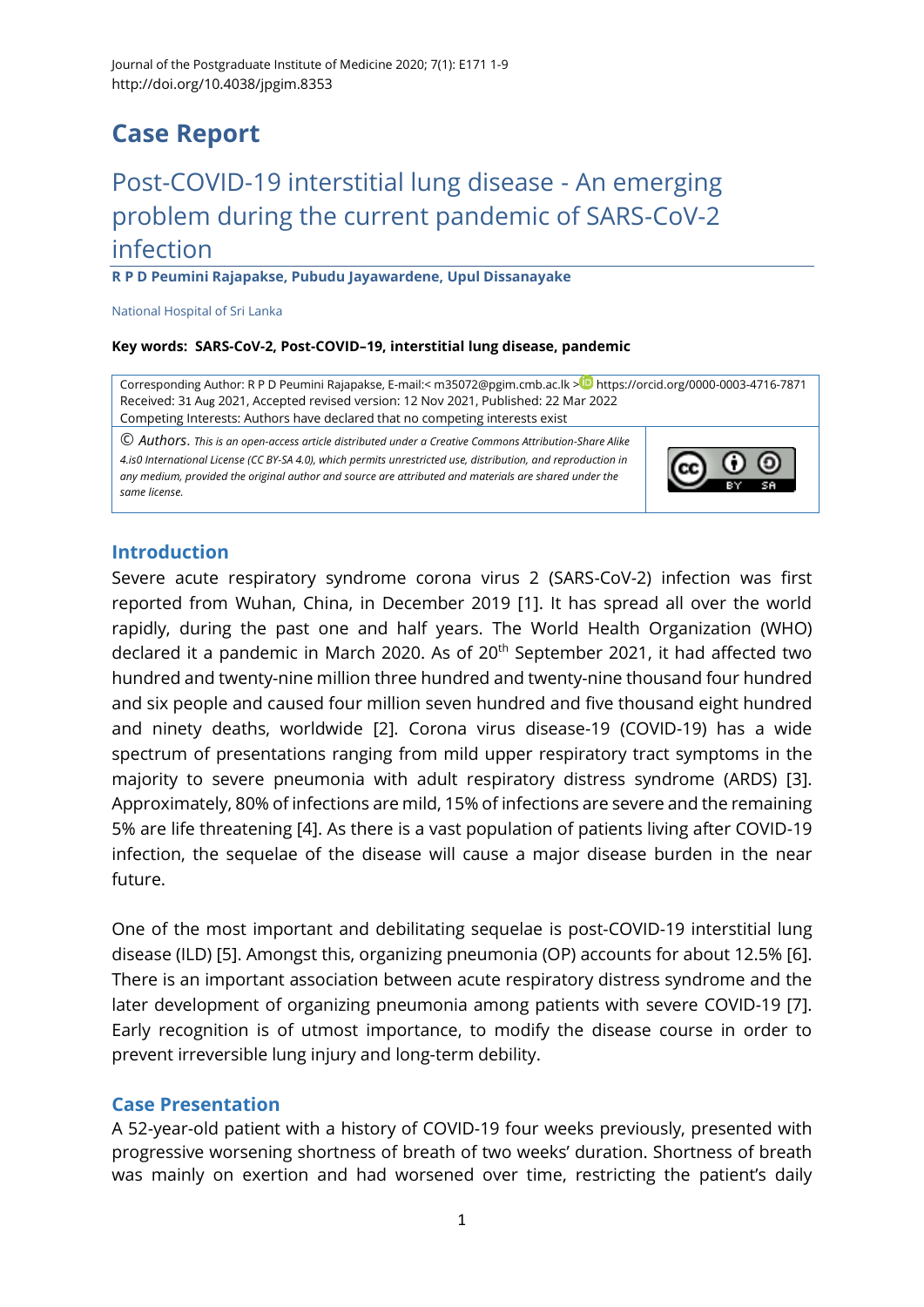activities and occupation. There was a persistent cough without sputum production or fever. He denied any chest pain, orthopnoea, frothy urine or reduced urine output. He did not have any past episodes of shortness of breath or significant medical history other than recent COVID-19. He had no history of occupational dust or allergen exposure and had no pets. He was not on any long term drugs. He denied any family history of chronic lung disease. He was a smoker with ten pack years and gave a history of regular alcohol consumption (10 IU/week) for the past twenty years.

Four weeks previously, he had been evaluated for upper respiratory tract symptoms and fever with a positive COVID-19 contact history. A rapid antigen test, performed on a nasopharyngeal aspirate, was positive for SARS-CoV-2. He was managed as a moderate COVID- 19 infection with pneumonia at a COVID-19 treatment centre. As per local guidelines, the patient was treated with supplementary oxygen, dexamethasone, enoxaparin and clarithromycin. He was discharged home after a twelve days stay at the treatment centre. The patient did not have significant breathlessness at the time of discharge.

On admission, the patient was dyspnoeic and tachypnoeic with no fever, calf swelling or tenderness or ankle oedema. Oxygen saturation on air was 80% with a respiratory rate of 30/min and lung auscultation revealed inspiratory crepitations in bilateral mid to lower lung zones with occasional rhonchi. He was haemodynamically stable with a pulse rate of 92 beats/min and a blood pressure of 130/80mmHg with an undisplaced apex.

He was admitted to a high dependency unit and was commenced on high flow nasal oxygen with a saturation target of 92-96%. Regular monitoring of vital signs was commenced. Empirical treatment with intravenous cefotaxime, after obtaining cultures, and a prophylactic dose of enoxaparin was started. Salbutamol metered-dose inhaler was also commenced for symptom relief.

Immediate arterial blood gas analysis revealed evidence of type 1 respiratory failure. His partial pressure of oxygen ( $pO<sub>2</sub>$ ) was 56mmHg, partial pressure of carbon dioxide ( $pCO<sub>2</sub>$ ) was 35mmHg with a pH value of 7.4 and a bicarbonate level of 26mmol/L. Basic blood investigations revealed a normal full blood count and mildly high inflammatory markers, with a C-reactive protein of 10mg/dL and an erythrocyte sedimentation rate of 30mm/1<sup>st</sup> hour. A SARS-CoV-2 rapid antigen test and reverse-transcriptase polymerase chain reaction (RT- PCR) test for SARS-CoV-2 were negative. COVID-19 IgG and IgM antibody tests were positive, indicative of past COVID-19. His chest X-ray revealed bilateral inflammatory shadows in the mid to lower zones, predominantly involving the left lung with sub pleural bronchiectatic changes (Figure 1).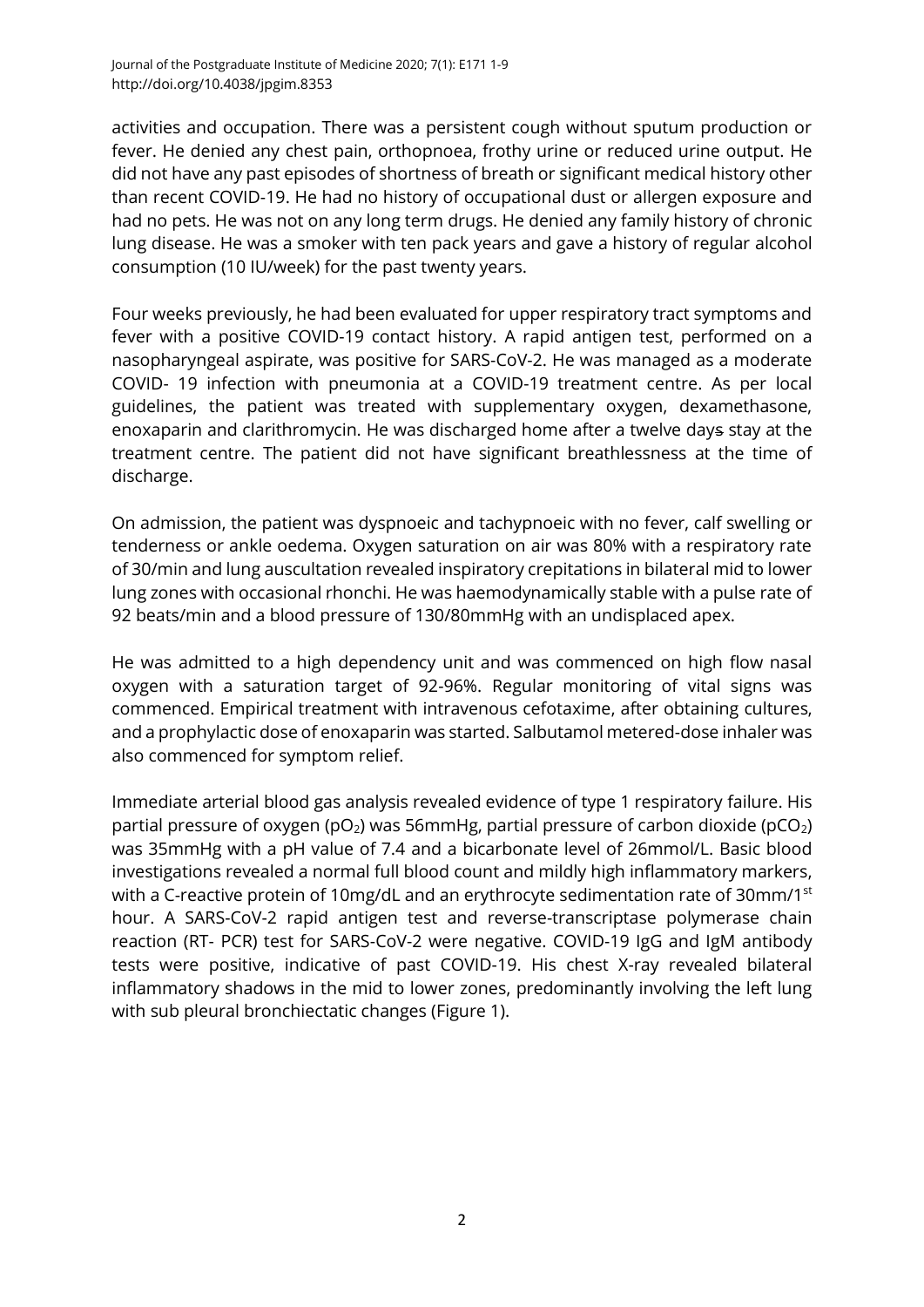Journal of the Postgraduate Institute of Medicine 2020; 7(1): E171 1-9 http://doi.org/10.4038/jpgim.8353



shadows and bronchiectatic changes predominantly in the mid and lower zone

His blood cultures, sputum for acid fast bacilli and sputum bacterial and fungal cultures were all negative for organisms. Nucleic acid amplification test for tuberculosis (Xpert MTB/ RIF) assay was negative. His electrocardiogram (ECG) revealed only a sinus tachycardia. His troponin test was negative. Computed tomography pulmonary angiogram revealed no evidence of pulmonary embolism, even though the D-dimer level was high, with a value of 700ng/mL. His 2-D echocardiogram was also normal, without evidence of pulmonary hypertension. Subsequent high resolution computed tomography (HRCT) revealed bilateral lower lobe and sub-pleural upper lobe consolidation, ground glass shadows with septal thickening and traction bronchiectasis (Figure 2). A diagnosis of post-COVID-19 organizing pneumonia was made based on the HRCT findings.



Figure 2: HRCT of chest showing bilateral consolidation and ground glass shadows with septal thickening and traction bronchiectasis.

He was commenced on pulse therapy with intravenous methyl prednisolone 1g daily for 3 days followed by oral high dose prednisolone (1mg/kg dose) with calcium lactate 200mg three times daily and vitamin D 800 IU/day. Chest physiotherapy was also initiated. His oxygen requirements gradually declined and his exercise tolerance, as assessed by the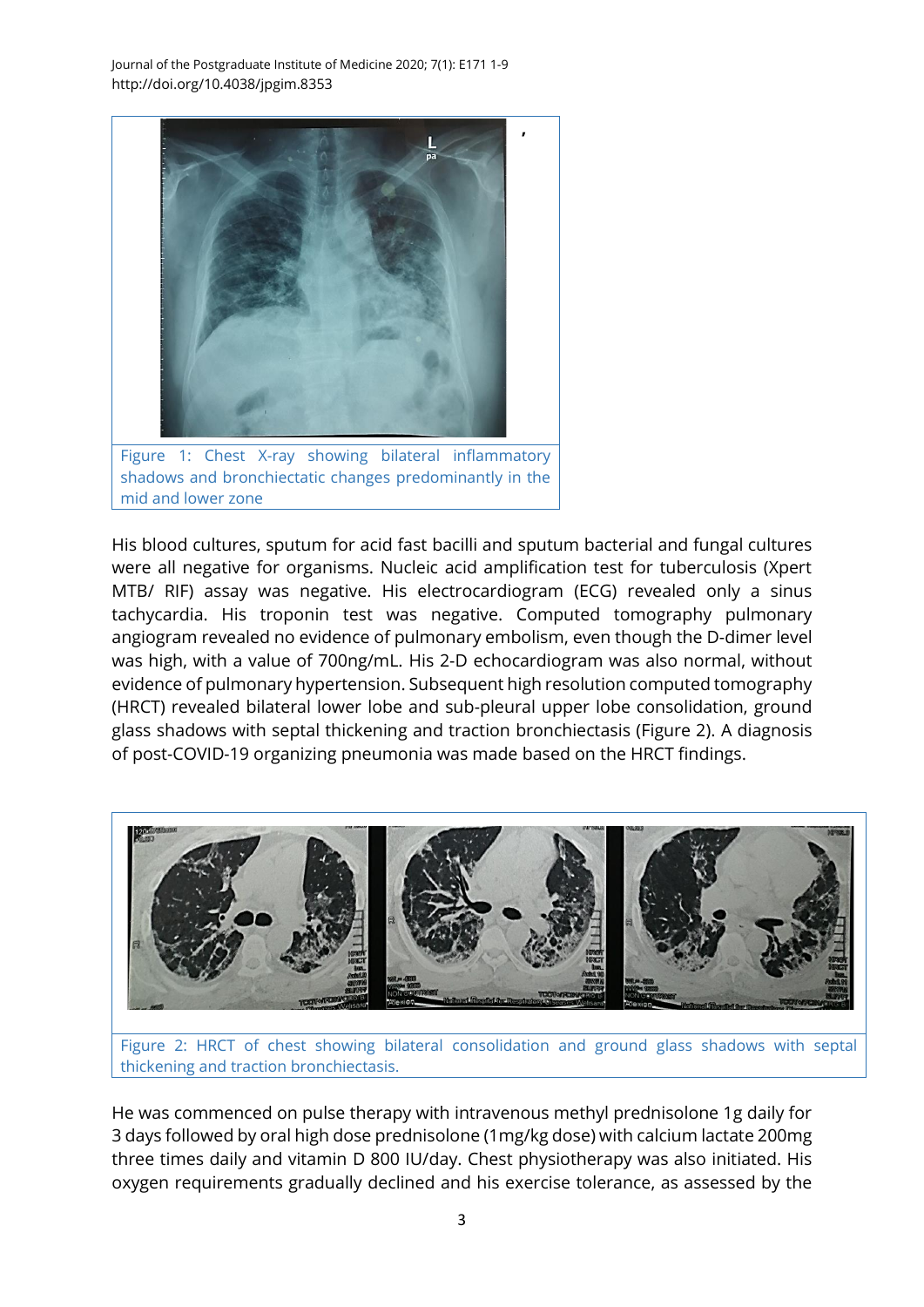six-minute walking test, improved. He was discharged home on corticosteroids after 10 days of treatment with a plan to continue high dose prednisolone for 3 months and then tail off. Follow up was arranged at a dedicated clinic for post-COVID-19 patients. A repeat HRCT scan and a bone density scan was planned.

### **Discussion**

ILD is an important and a dreaded sequel of COVID-19. With the increasing numbers of COVID- 19 infections globally, even a minority affected would amount to a significant disease burden. Several studies have shown that persistent inflammatory shadows in radiographs beyond the acute stage of illness, may lead to fibrotic lung disease [\[7](#page-5-6)[,8\]](#page-6-0). Similar fibrotic sequelae have been reported previously with Middle East respiratory syndrome-related coronavirus [\[9\]](#page-6-1).

The predictors of lung fibrosis are increasing age, severity of illness, length of intensive care stay, mechanical ventilation, history of smoking and chronic alcohol consumption [\[10\]](#page-6-2). Premorbid illnesses such as hypertension, ischaemic heart disease, diabetes mellitus and obesity are risk factors for severe COVID-19 [\[11\]](#page-6-3) and may increase the risk of later fibrosis. Initial CT severity score (CT- SS) is also an important predictive factor for progression to post-COVID-19 ILD [\[12\]](#page-6-4). Severe infection was also recognized among patients with preexisting ILDs [\[13\]](#page-6-5). There is an important association between post-COVID-19 OP type of ILD and a history of severe COVID pneumonia with ARDS [\[7\]](#page-5-6). Diffuse alveolar damage is seen in both [\[7\]](#page-5-6).

The pathogenesis of post-COVID-19 ILD involves both virus related lung injury and a dysregulated host immune response [\[14\]](#page-6-6). The spike protein receptor binding domain of SARS- CoV-2 virus uses the angiotensin converting enzyme-2 (ACE- 2) receptor, which is mainly located in type 2 pneumocytes, to gain entry into the lung [\[15\]](#page-6-7). The host inflammatory response, with a cytokine storm mounted by viral entry into cells, leads to fibrotic changes. Inflammatory mediators, such as interleukin 6 (IL-6), tumor necrosis factor-α (TNF-α), transforming growth factor-beta (TGF-β) and vascular endothelial growth factor (VEGF) play a vital role in the initiation of the fibrotic cascade. Widespread vascular dysfunction also contributes to progression of fibrosis [\[16](#page-6-8)[,17\]](#page-6-9). Diffuse alveolar damage due to dysregulated release of matrix metalloproteinases during the inflammatory phase of ARDS leading to type 2 pneumocyte hyperplasia is also a major contributor to fibro proliferation [\[15\]](#page-6-7).

A persistent dry cough and worsening or new onset shortness of breath are common presentations in post-COVID-19 ILD [\[12\]](#page-6-4). Temporal association with a recent COVID-19 infection, imaging studies and, sometimes, histological examination is utilised to make a diagnosis [\[7\]](#page-5-6). A prospective cohort study among 114 patients who recovered from severe COVID-19 revealed that common CT findings after six months of follow up were fibrotic lung changes like honey combing, parenchymal banding and traction bronchiectasis. Others had inflammatory type infiltrates with ground glass shadows and interstitial thickening [\[18\]](#page-6-10).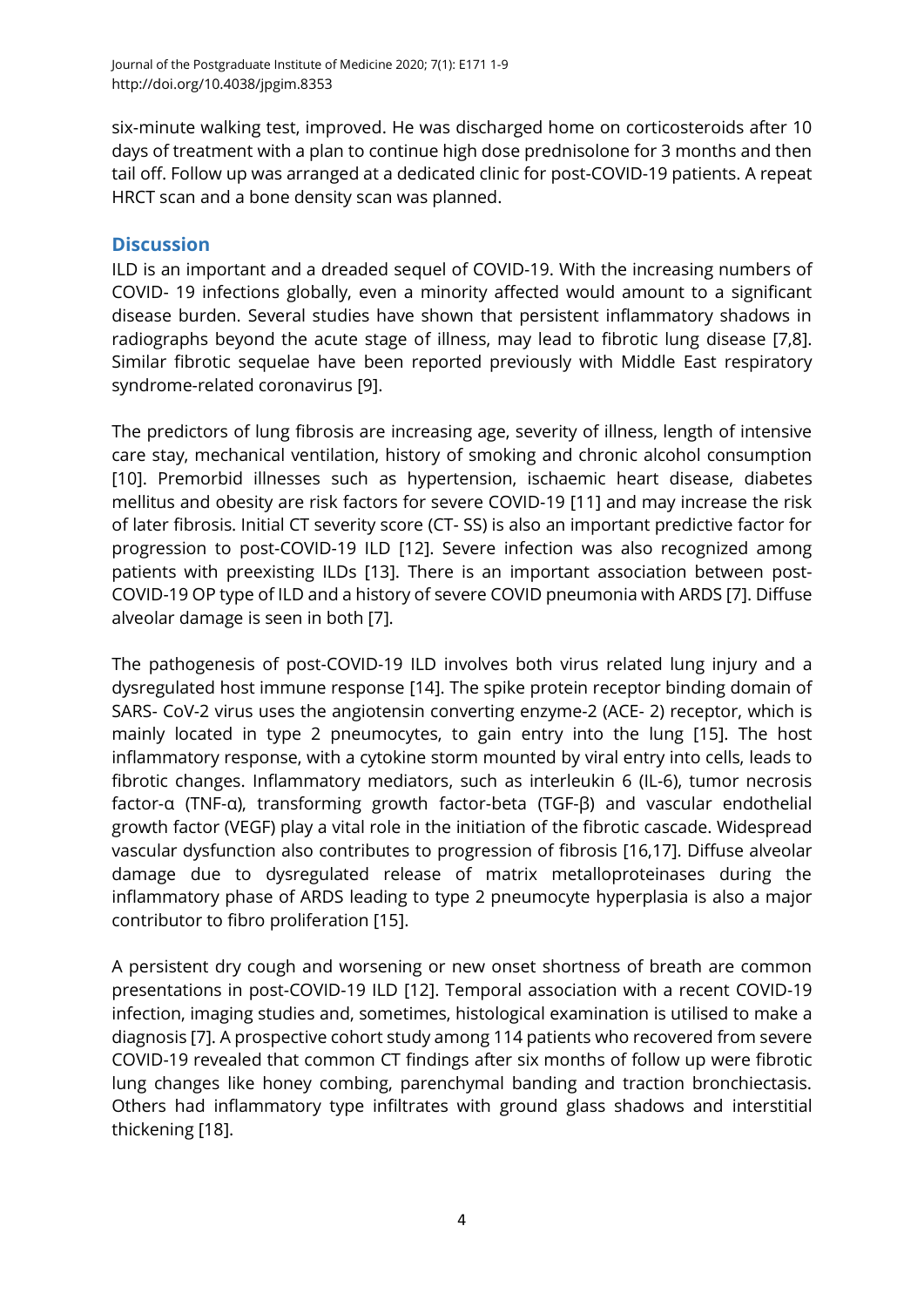Secondary OP is known to occur following viral infections [\[19\]](#page-6-11). It has intra-alveolar organized exudates, composed of myofibroblasts and connective tissue, with a varying degree of inflammation as its histological hallmark [\[20\]](#page-6-12). Treating the underlying causative condition and systemic corticosteroids are indicated in the management [\[21\]](#page-7-0). Post-COVID-19 related OP, as seen in this case, is characterised by a diffuse ground glass appearance, reticular pattern, peripheral consolidation and distorted lung parenchyma [\[22\]](#page-7-1). Successful treatment with high dose corticosteroids resulting in oxygen independency/reduced requirement and clinical and radiologic improvement has been reported in these patients, as was seen in our patient [\[7](#page-5-6)[,23\]](#page-7-2).

Post-COVID-19 ILD, dominated by fibrosis, has currently no fully proven therapy. Various treatment strategies, such as antifibrotics, anti-inflammatory medications and immunomodulators, including biologics, are under evaluation. Prolonged use of systemic corticosteroids may prevent lung remodeling [\[24\]](#page-7-3). They should be used after weighing the risk vs benefits of prolonged use. The antifibrotics, pirfenidone and nintedanib, have anti- inflammatory properties as well [\[25\]](#page-7-4). Pirfenidone reduces lipopolysaccharideinduced acute lung injury and fibrosis by suppression of the NLRP3 inflammasome activation [\[26\]](#page-7-5). So, it may attenuate ARDS induced lung injury. A phase three clinical trial on 250 patients to assess the effectiveness of nintedanib (compared to placebo) for post-COVID-19 lung fibrosis is ongoing [\[27\]](#page-7-6). Hepatotoxicity is an important issue with both the agents, especially in the presence of acute COVID-19 transaminitis. Nintedanib is also known to cause an increased bleeding tendency. It may have to be used with caution in the setting of regular anticoagulation as indicated in moderate to severe COVID- 19. Markers to identify patients who are prone to develop fibrosis, who will benefit from the above antifibrotics, should be developed.

Tocilizumab, an interleukin 6 receptor antagonist, is currently approved for use in the treatment of selected severe COVID 19 victims. Both tocilizumab and sarilumab (another IL-6 inhibitor) have been shown to improve mortality in patients with severe COVID-19 [\[28\]](#page-7-7), especially when used in conjunction with systemic corticosteroids [\[29\]](#page-7-8). These immunomodulatory biologic agents reduce the cytokine storm which is the hallmark of severe COVID-19 and subsequent fibrosis. The interleukin-1 receptor antagonist, anakinra, has also been shown to reduce mechanical ventilation rates [\[30\]](#page-7-9), which is a risk factor for post-COVID- 19 lung fibrosis, in a cohort study. Use of convalescent plasma has also shown promise [\[31](#page-7-10)[,32\]](#page-7-11). Mesenchymal cell transplantation has also been studied as a treatment modality [\[33\]](#page-7-12). It has multipotent ability and can replace damaged lung epithelium, inhibit fibrogenesis and act as an anti-inflammatory agent. Lung transplantation has also been considered as a treatment strategy in these patients [\[34\]](#page-8-0). Lung rehabilitation is beneficial both in the acute and recovery stages. It has been shown to improve lung functions, increase exercise tolerance and improve mental status [\[35\]](#page-8-1).

As no treatment strategy has a proven benefit in the treatment of post-COVID ILD, steps to minimize the risk of development should be undertaken. Use of lung protective ventilator settings with low tidal volumes and inspiratory pressures is beneficial [\[36\]](#page-8-2). General advice, such as the importance of cessation of smoking to reduce lung inflammation and remodeling, is also beneficial [\[37\]](#page-8-3). Close follow up of patients at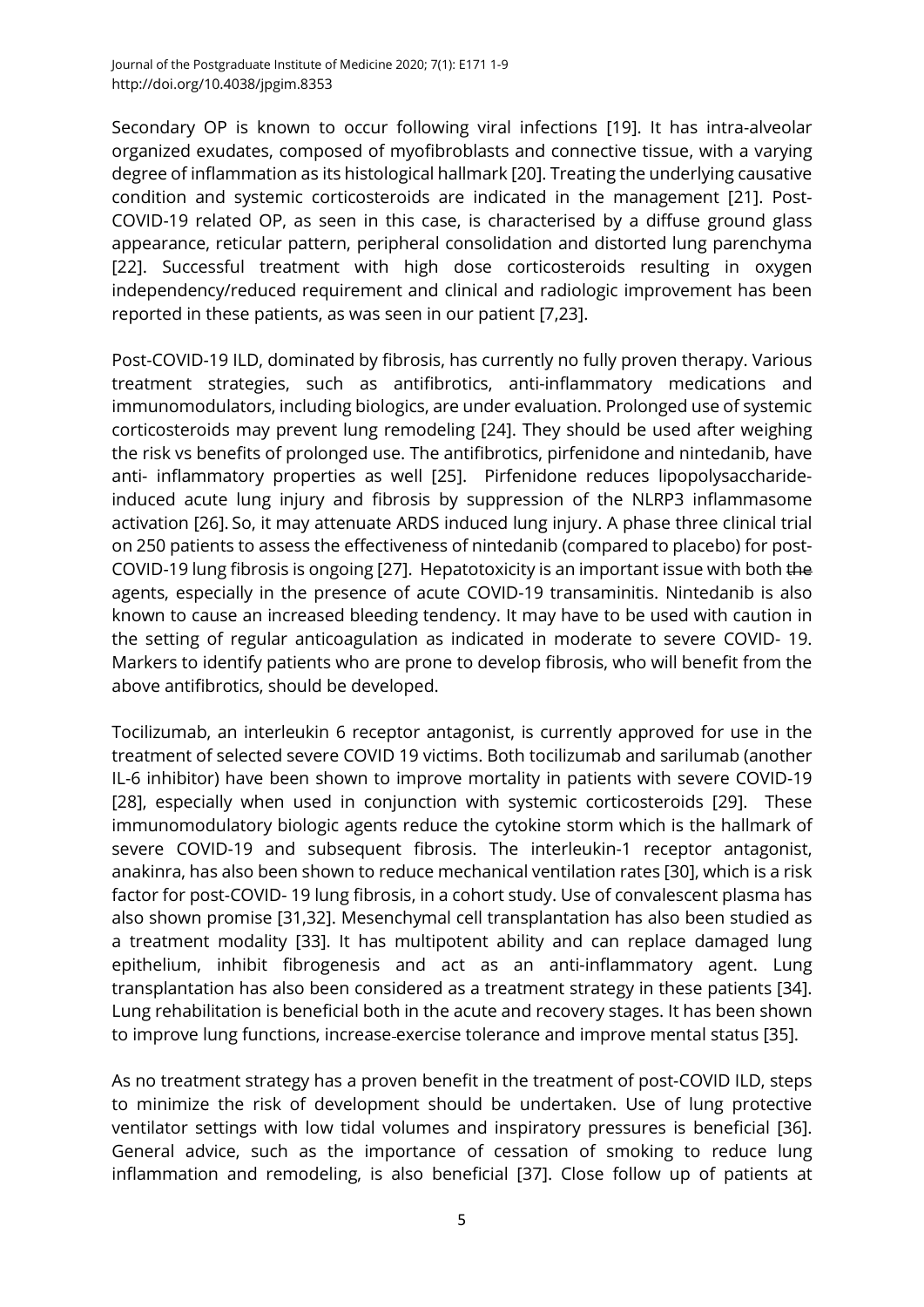dedicated clinics is of the utmost importance in order to detect post- COVID-19 sequelae early.

## **Conclusion**

There are an increasing number of COVID- 19 survivors, globally. Therefore, post-COVID-19 sequelae have become important disease entities. Amongst them, post-COVID-19 ILD is a debilitating consequence with no definitive treatment strategies. So preventive measures to minimize lung injury are of utmost importance. The cautious use of corticosteroids, especially in the setting of OP, may be beneficial. Tocilizumab has been shown to be beneficial, especially when used along with systemic corticosteroids. Other treatment modalities including the prolonged use of antivirals and early use of antifibrotic agents needs further evaluation. In resource rich settings, mesenchymal cell transplant and lung transplant may be considered. There is a great need for evidence based treatment strategies for post-COVID- 19 ILD as it will pose a major disease burden in the near future.

## **Acknowledgements**

We are thankful to the house officers, nursing staff and minor staff of Ward 13 of the National Hospital for Respiratory Diseases for the important role played in management of this patient.

## **References**

- <span id="page-5-0"></span>1. Bogoch I, Watts A, Thomas-Bachli A, Huber C, Kraemer M, Khan K. Pneumonia of unknown aetiology in Wuhan, China: potential for international spread via commercial air travel. Journal of Travel Medicine. 2020;27(2). <https://doi.org/10.1093/jtm/taaa008>
- <span id="page-5-1"></span>2. COVID Live Update: 229,329,406 Cases and 4,705,890 Deaths from the Coronavirus - Worldometer [Internet]. Worldometers.info. 2021 [cited 20 September 2021]. Available from:<https://www.worldometers.info/coronavirus/>
- <span id="page-5-2"></span>3. Xie J, Tong Z, Guan X, Du B, Qiu H. Clinical Characteristics of Patients Who Died of Coronavirus Disease 2019 in China. JAMA Network Open. 2020;3(4):e205619. <https://doi.org/10.1001/jamanetworkopen.2020.5619>
- <span id="page-5-3"></span>4. Wu Z, McGoogan J. Characteristics of and Important Lessons From the Coronavirus Disease 2019 (COVID-19) Outbreak in China. JAMA. 2020;323(13):1239. <https://doi.org/10.1001/jama.2020.2648>
- <span id="page-5-4"></span>5. Rai D, Sharma P, Kumar R. Post covid 19 pulmonary fibrosis. Is it real threat? Indian Journal of Tuberculosis. 2021;68(3):330-333. <https://doi.org/10.1016/j.ijtb.2020.11.003>
- <span id="page-5-5"></span>6. Vadász I, Husain-Syed F, Dorfmüller P, Roller F, Tello K, Hecker M et al. Severe organising pneumonia following COVID-19. Thorax. 2020;76(2):201-204. <https://doi.org/10.1136/thoraxjnl-2020-216088>
- <span id="page-5-6"></span>7. Pan F, Ye T, Sun P, Gui S, Liang B, Li L et al. Time Course of Lung Changes at Chest CT during Recovery from Coronavirus Disease 2019 (COVID-19). Radiology. 2020;295(3):715-721. <https://doi.org/10.1148/radiol.2020200370>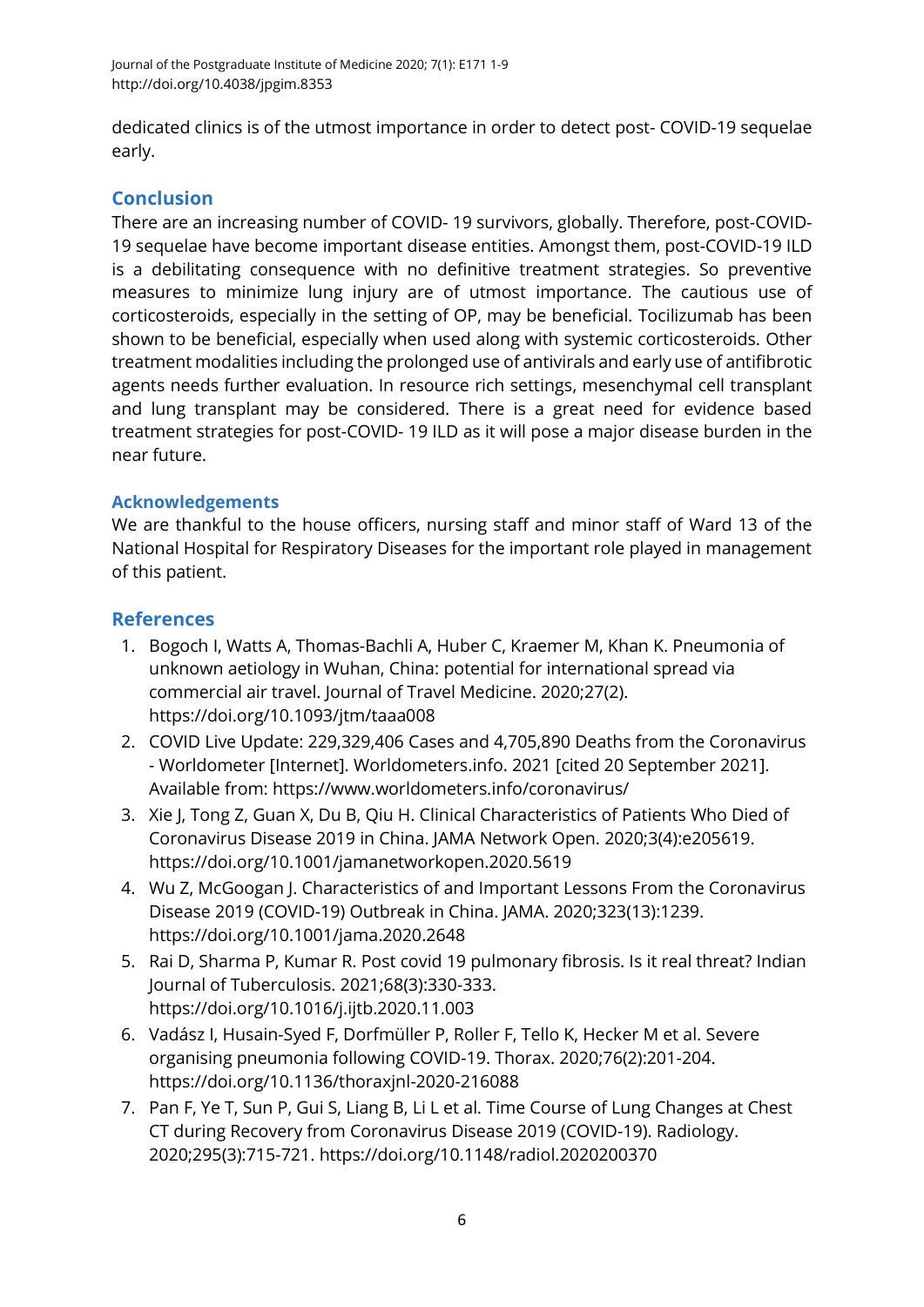- <span id="page-6-0"></span>8. Yu M, Liu Y, Xu D, Zhang R, Lan L, Xu H. Prediction of the Development of Pulmonary Fibrosis Using Serial Thin-Section CT and Clinical Features in Patients Discharged after Treatment for COVID-19 Pneumonia. Korean Journal of Radiology. 2020;21(6):746. <https://doi.org/10.3348/kjr.2020.0215>
- <span id="page-6-1"></span>9. Das K, Lee E, Singh R, Enani M, Al Dossari K, Van Gorkom K et al. Follow-up chest radiographic findings in patients with MERS-CoV after recovery. Indian Journal of Radiology and Imaging. 2017;27(03):342-349. [https://doi.org/10.4103/ijri.IJRI\\_469\\_16](https://doi.org/10.4103/ijri.IJRI_469_16)
- <span id="page-6-2"></span>10. Ojo A, Balogun S, Williams O, Ojo O. Pulmonary Fibrosis in COVID-19 Survivors: Predictive Factors and Risk Reduction Strategies. Pulmonary Medicine. 2020;2020:1-10. <https://doi.org/10.1155/2020/6175964>
- <span id="page-6-3"></span>11. Zhou F, Yu T, Du R, Fan G, Liu Y, Liu Z et al. Clinical course and risk factors for mortality of adult inpatients with COVID-19 in Wuhan, China: a retrospective cohort study. The Lancet. 2020;395(10229):1054-1062.
- <span id="page-6-4"></span>12. Ali R, Ghonimy M. Post-COVID-19 pneumonia lung fibrosis: a worrisome sequelae in surviving patients. Egyptian Journal of Radiology and Nuclear Medicine. 2021;52(1). <https://doi.org/10.1186/s43055-021-00484-3>
- <span id="page-6-5"></span>13. Lee H, Choi H, Yang B, Lee S, Park T, Park D et al. Interstitial lung disease increases susceptibility to and severity of COVID-19. European Respiratory Journal. 2021;:2004125. <https://doi.org/10.1183/13993003.04125-2020>
- <span id="page-6-6"></span>14. Liu J, Zheng X, Tong Q, Li W, Wang B, Sutter K et al. Overlapping and discrete aspects of the pathology and pathogenesis of the emerging human pathogenic coronaviruses SARS‐CoV, MERS‐CoV, and 2019‐nCoV. Journal of Medical Virology. 2020;92(5):491-494. <https://doi.org/10.1002/jmv.25709>
- <span id="page-6-7"></span>15. Davidson A, Wysocki J, Batlle D. Interaction of SARS-CoV-2 and Other Coronavirus With ACE (Angiotensin-Converting Enzyme)-2 as Their Main Receptor. Hypertension. 2020;76(5):1339-1349. <https://doi.org/10.1161/HYPERTENSIONAHA.120.15256>
- <span id="page-6-8"></span>16. Dexamethasone in Hospitalized Patients with Covid-19. New England Journal of Medicine. 2021;384(8):693-704. <https://doi.org/10.1056/NEJMoa2021436>
- <span id="page-6-9"></span>17. Pittet I, Griffiths M, Geiser T, Kaminski N, Dalton S, Huang X et al. TGF-β is a critical mediator of acute lung injury. Journal of Clinical Investigation. 2001;107(12):1537- 1544. <https://doi.org/10.1172/JCI11963>
- <span id="page-6-10"></span>18. Han X, Fan Y, Alwalid O, Li N, Jia X, Yuan M et al. Six-month Follow-up Chest CT Findings after Severe COVID-19 Pneumonia. Radiology. 2021;299(1):E177-E186. <https://doi.org/10.1148/radiol.2021203153>
- <span id="page-6-11"></span>19. Asai N, Yokoi T, Nishiyama N, Koizumi Y, Sakanashi D, Kato H et al. Secondary organizing pneumonia following viral pneumonia caused by severe influenza B: a case report and literature reviews. BMC Infectious Diseases. 2017;17(1). <https://doi.org/10.1186/s12879-017-2677-1>
- <span id="page-6-12"></span>20. Drakopanagiotakis F, Polychronopoulos V, Judson M. Organizing Pneumonia. The American Journal of the Medical Sciences. 2008;335(1):34-39. <https://doi.org/10.1097/MAJ.0b013e31815d829d>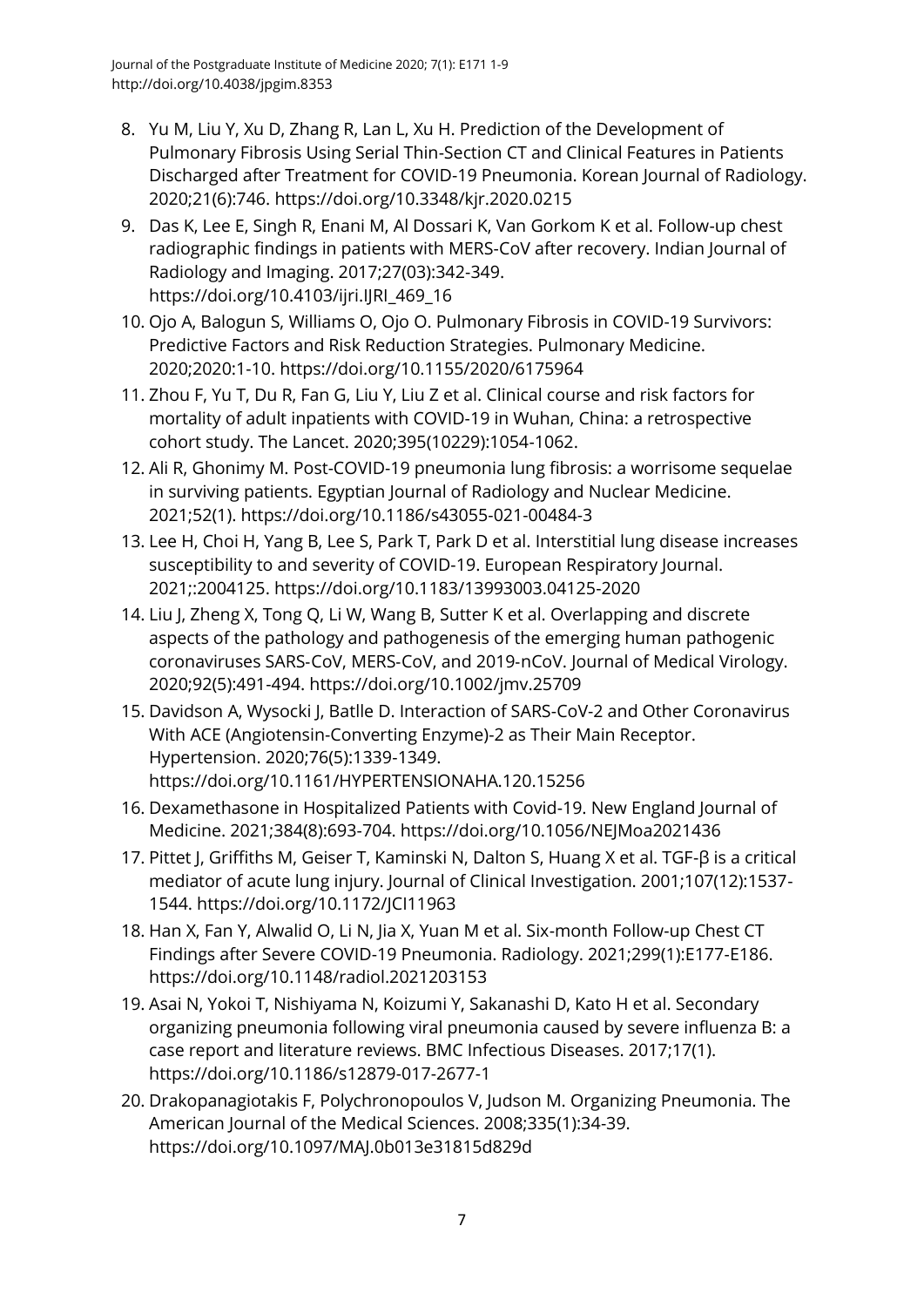- <span id="page-7-0"></span>21. Cordier J. Rare diseases bullet 8: Organising pneumonia. Thorax. 2000;55(4):318- 328.
- <span id="page-7-1"></span>22. Pogatchnik B, Swenson K, Sharifi H, Bedi H, Berry G, Guo H. Radiology-Pathology Correlation Demonstrating Organizing Pneumonia in a Patient Who Recovered from COVID-19. American Journal of Respiratory and Critical Care Medicine. 2020;202(4):598-599. <https://doi.org/10.1164/rccm.202004-1278IM>
- <span id="page-7-2"></span>23. Bieksiene K, Zaveckiene J, Malakauskas K, Vaguliene N, Zemaitis M, Miliauskas S. Post COVID-19 Organizing Pneumonia: The Right Time to Interfere. Medicina. 2021;57(3):283. <https://doi.org/10.3390/medicina57030283>
- <span id="page-7-3"></span>24. Gentile F, Aimo A, Forfori F, Catapano G, Clemente A, Cademartiri F et al. COVID-19 and risk of pulmonary fibrosis: the importance of planning ahead. European Journal of Preventive Cardiology. 2020;27(13):1442-1446. <https://doi.org/10.1177/2047487320932695>
- <span id="page-7-4"></span>25. Collins B, Raghu G. Antifibrotic therapy for fibrotic lung disease beyond idiopathic pulmonary fibrosis. European Respiratory Review. 2019;28(153):190022. <https://doi.org/10.1183/16000617.0022-2019>
- <span id="page-7-5"></span>26. Li Y, Li H, Liu S, Pan P, Su X, Tan H et al. Pirfenidone ameliorates lipopolysaccharide-induced pulmonary inflammation and fibrosis by blocking NLRP3 inflammasome activation. Molecular Immunology. 2018;99:134-144. <https://doi.org/10.1016/j.molimm.2018.05.003>
- <span id="page-7-6"></span>27. Nintedanib for the Treatment of SARS-Cov-2 Induced Pulmonary Fibrosis - Full Text View - ClinicalTrials.gov [Internet]. Clinicaltrials.gov. 2021 [cited 20 September 2021]. Available from: https://clinicaltrials.gov/ct2/show/NCT04541680
- <span id="page-7-7"></span>28. Pinzon R, Wijaya V, Buana R. Interleukin-6 (IL-6) inhibitors as therapeutic agents for coronavirus disease 2019 (COVID-19): A systematic review and meta-analysis. Journal of Infection and Public Health. 2021;14(8):1001-1009. <https://doi.org/10.1016/j.jiph.2021.06.004>
- <span id="page-7-8"></span>29. Rubio-Rivas M, Ronda M, Padulles A, Mitjavila F, Riera-Mestre A, García-Forero C et al. Beneficial effect of corticosteroids in preventing mortality in patients receiving tocilizumab to treat severe COVID-19 illness. International Journal of Infectious Diseases. 2020;101:290-297. <https://doi.org/10.1016/j.ijid.2020.09.1486>
- <span id="page-7-9"></span>30. Huet T, Beaussier H, Voisin O, Jouveshomme S, Dauriat G, Lazareth I et al. Anakinra for severe forms of COVID-19: a cohort study. The Lancet Rheumatology. 2020;2(7):e393-e400. [https://doi.org/10.1016/S2665-9913\(20\)30164-8](https://doi.org/10.1016/S2665-9913(20)30164-8)
- <span id="page-7-10"></span>31. Duan K, Liu B, Li C, Zhang H, Yu T, Qu J et al. Effectiveness of convalescent plasma therapy in severe COVID-19 patients. Proceedings of the National Academy of Sciences. 2020;117(17):9490-9496. <https://doi.org/10.1073/pnas.2004168117>
- <span id="page-7-11"></span>32. Shen C, Wang Z, Zhao F, Yang Y, Li J, Yuan J et al. Treatment of 5 Critically Ill Patients With COVID-19 With Convalescent Plasma. JAMA. 2020;323(16):1582. <https://doi.org/10.1001/jama.2020.4783>
- <span id="page-7-12"></span>33. Zhang L, Yu Y, Yu H, Han Z. Therapeutic prospects of mesenchymal stem/stromal cells in COVID-19 associated pulmonary diseases: From bench to bedside. World Journal of Stem Cells. 2021;13(8):1058-1071. <https://doi.org/10.4252/wjsc.v13.i8.1058>